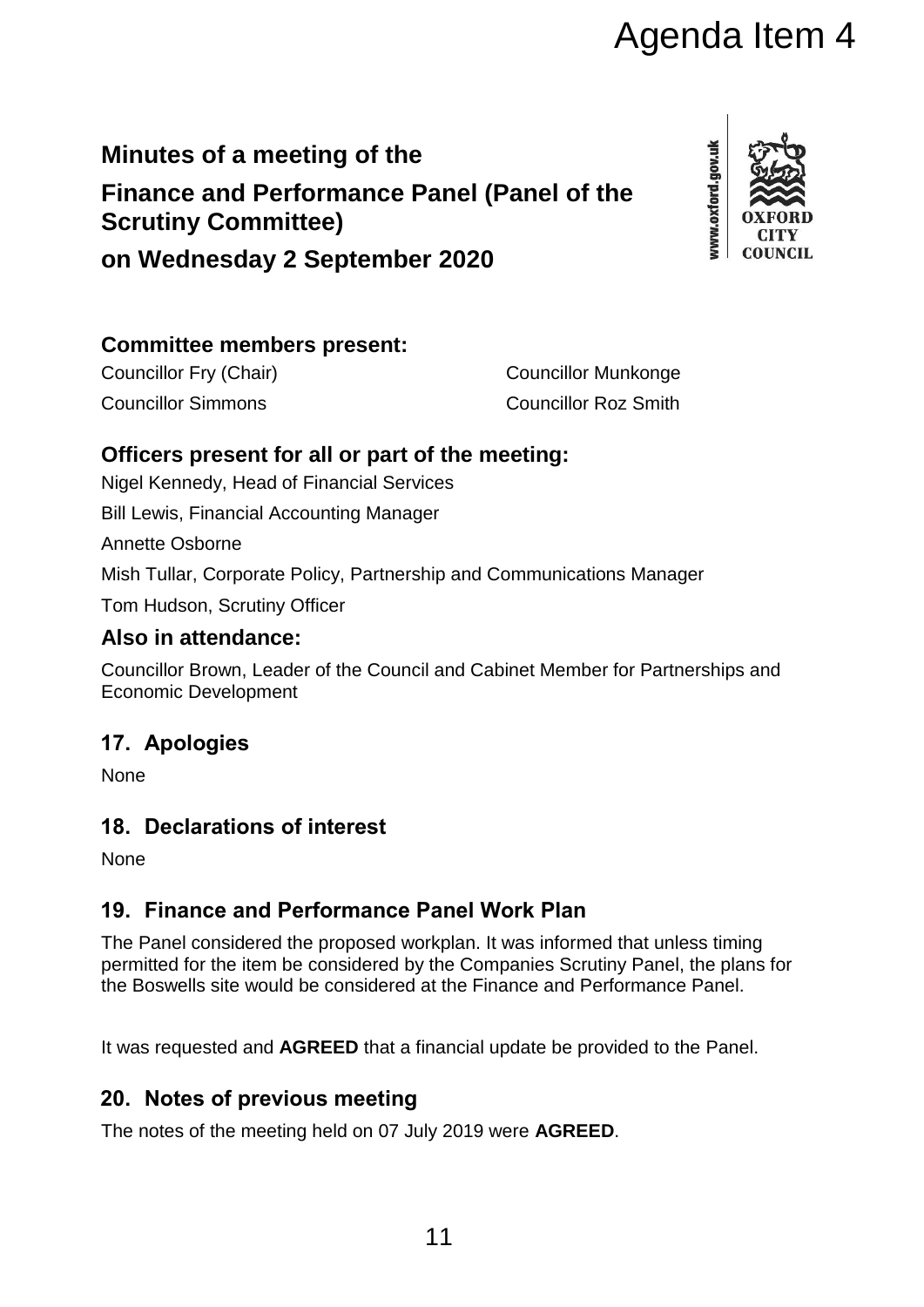In considering the previous minutes, further information regarding the ODS depot rationalisation was requested. The outline business case was ready, but the Council was currently working through some of the more technical planning issues. At the time of having a full business case there would be a Cabinet paper, which would be available for Scrutiny to consider. Questions were also asked about the process by which the consultants chosen were appointed; it was confirmed that there had not been a procurement process but instead the Council had, as permitted, employed its Professional Services Framework to run a mini-competition between three companies.

# **21. Revised Oxford City Council Business Plan 2020-21**

Leader of the Council, Councillor Susan Brown introduced the report on the revised Oxford City Council Business Plan. With the immense disruption of Covid it had been necessary to revisit the Council's plans for the current year, particularly due to the increased need to support economic recovery and promote safe, green travel. It was reassuring, however, how much of the Council's plans and priorities remained. Particular highlights and priorities within the updated Business Plan included the launch of a new Procurement Strategy, which was being considered by the Panel that evening. The importance of the Council's staff reflecting the demographics of the city they sought to serve was also underlined. Black Lives Matter had really resonated with residents in the city and given fresh impetus to a priority for the Council where progress had been made, but where work remained still to do. The area within the Business Plan most changed was in relation to economic recovery, but it was pleasing to see that much of the Council's original ambitions would help to support recovery. One caveat to the Business Plan was in regards to how much central government's new Planning guidance might alter the Council's ability to deliver its housing ambitions. Finally, an amendment was also put forward to the text on page 32 of the report pack. The amended version was to read 'continue to reduce the carbon footprint of Oxford City Council's operation so that each year there is a reduction in line with achieving zero carbon by 2050 or earlier.'

Mish Tullar, Head of Communications, Partnerships & Policy, underlined that the Business Plan was Year 1 of the Council Strategy, which had been adopted in February 2020. Regarding KPIs, it was explained that under usual circumstances there would normally have been 16 or so corporate-level KPIs for the entire Corporate Strategy. That had not happened due to Covid and was being deferred until March 2021. At the same time, service level KPIs would also be considered. The Council's auditor would work with the Council to collaborate on developing the most beneficial KPIs.

In response to the presented report, the Panel raised a number of questions and suggestions. Potential concern was raised over the Council's support for the County Council's bus gate plans on small businesses and overall economic recovery, and it was asked what research had been done to underpin the Council's position. The exact proposals had not been made available by the County Council, making it difficult to assess their detail. However, the idea behind bus gates was to support businesses, and national and local policy indicated that reduced congestion and greater ease of access for customers was supportive of local business overall. The County Council would be expected to produce a case looking at those issues, but it was fair to say that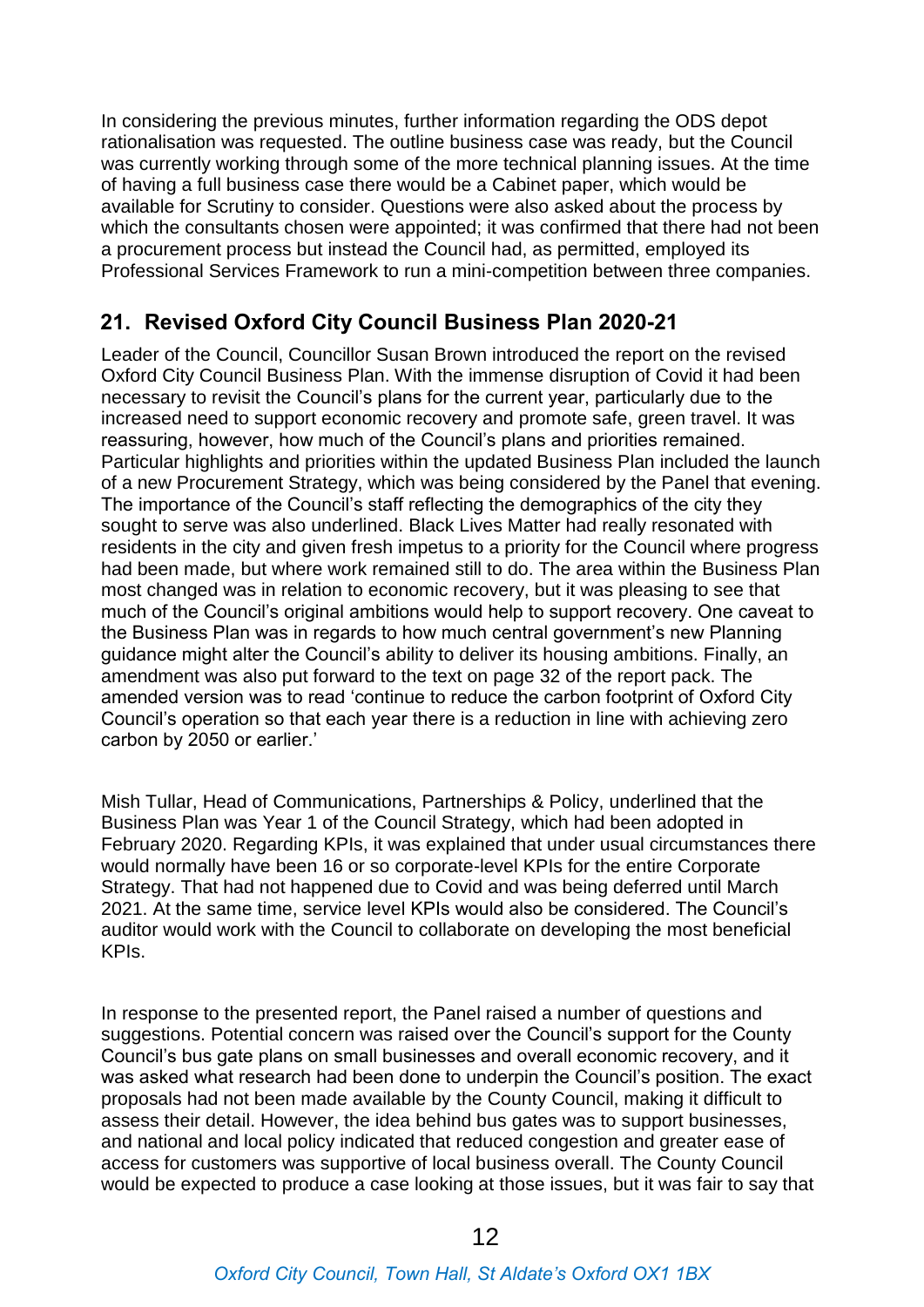business in those streets which had reduced traffic significantly through pedestrianisation were amongst the most thriving. Further, consultation on the proposals had included many businesses and the results would be expected to be incorporated into forthcoming proposals by the County Council.

At times it was suggested that the Business Plan could benefit from more clarification or being more explicit, rather than implicit. This was particularly the case for the Council's aim to build back better after Covid, the meaning of its operations in relation to defining its carbon reduction ambitions and what SMART targets would be introduced around the Council's ambition to reduce the number of pollution hotspots in the city. It was noted that the large number of recommendations made by the Climate Emergency Review Group would need to be considered as part of the Council's response to its carbon reduction ambitions, but that no mention had been made in the Business Plan.

Further discussion was held over the Council's ambitions for greening the City and the tensions of wanting to protect existing green streets, whilst at the same time not preventing the Council from taking down trees that were becoming a nuisance to residents.

It was suggested in discussion that Low Traffic Neighbourhoods would be, for those areas that implemented them, potentially more meaningful in terms of traffic and noise reduction, and biodiversity than some of the items listed in the Business Plan, including those on which the Council had to partner with others. Consequently, whilst Low Traffic Neighbourhoods were primarily a County Council responsibility, it was suggested that the Council's commitment to seeing them established before the March 2021 deadline should be included.

Having noted the impact of Covid on demand for office and retail space it was suggested that the Council and City would potentially benefit from tackling the issue head on by developing a strategy for those units which would otherwise be left empty. It was agreed that the greater Planning flexibility which had come into place due to the pandemic meant that there were increased options, and that the issue merited further consideration as a consequence, which would be significantly covered by the Council's City Centre Vision and Action Plan.

It was **AGREED** to request the following changes be made:

- 1. Add 'to include consideration of the Climate Emergency Review Group recommendations' in outcome 11 as a year 1 action.
- 2. Make explicit reference to the Council's ambition to build back better as a year 1 action
- 3. Add a bullet point in priority 1, probably in outcome 5, to include reference to working with the County Council to encourage the establishment of Low Traffic **Neighbourhoods**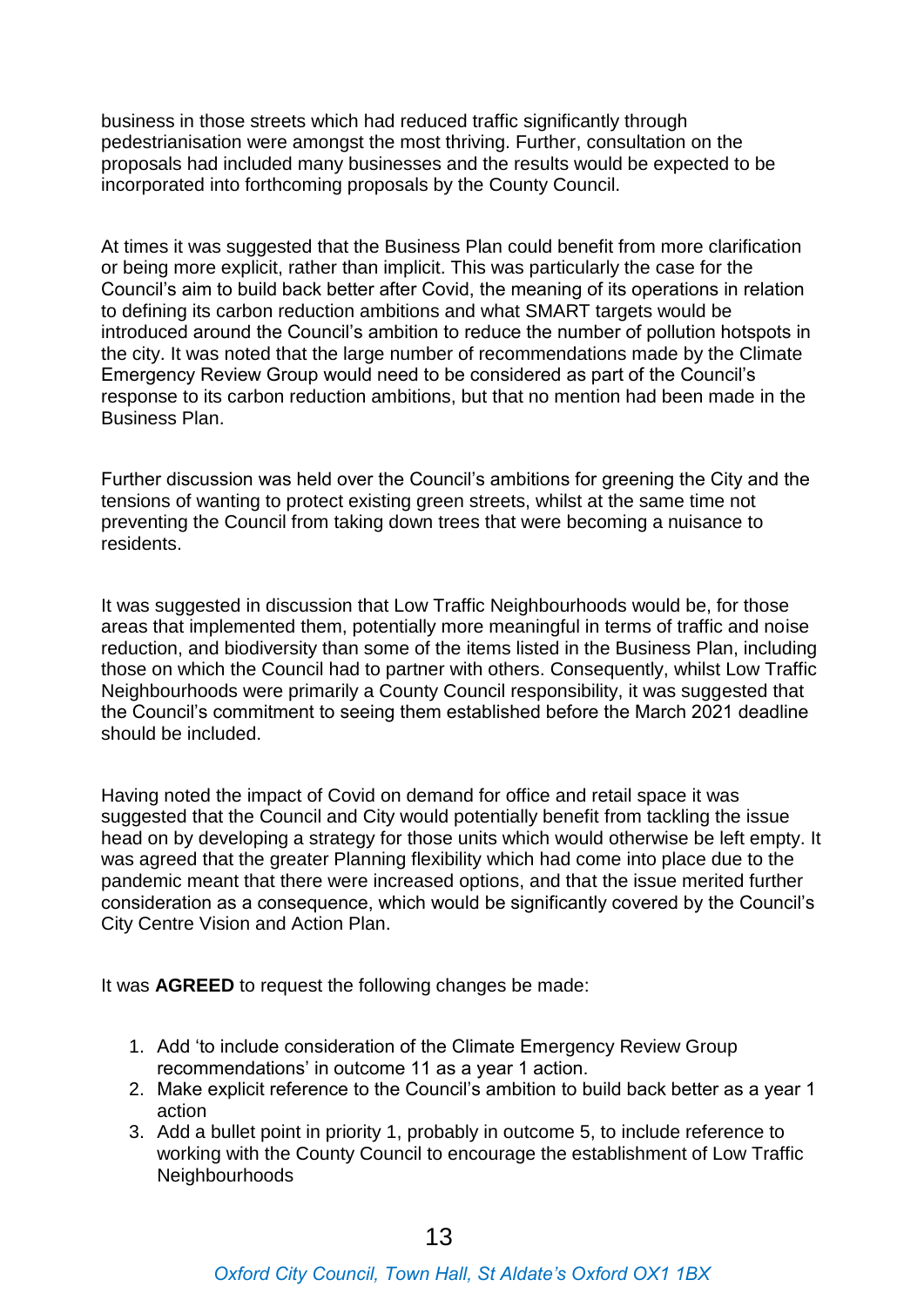- 4. Include reference to a strategy for retail and offices which risk being left unoccupied in priority 1 outcome 4
- 5. Seek to weave in reference to appropriate protection of trees when discussing greening neighbourhoods in priority 4 outcome 8
- 6. Add clarification over what is and is not included in the reference to 'its own operations' in priority 4 outcome 1

#### **22. Treasury Management Performance**

The Financial Accounting Manager introduced the Treasury Management Annual Report 2019/20. He reported that the Council had fully complied with its Treasury Management Strategy and prudential indicators.

The overall performance for investment and debt reported at the year ending 31 March 2020 was better than had been budgeted for. This was due to slippage in the capital programme resulting in lower debt and higher investments than planned. The reduction in the base rate from 0.25% to 0.1% announced on 19 March 2020 had not impacted the Council's returns on its long term and money market investments within the reporting period.

The values of the Council's property funds had seen a reduction at the year-end however this did not represent a loss position for the Council although there was now material uncertainty placed on the value of commercial property and property funds.

Investment rates had fallen since the end of March 2020 meaning the treasury performance would not be as strong in the current financial year however the deferment of capital schemes resulting from the Covid-19 pandemic would provide some mitigation.

A crucial factor for the Council in the current year would be the impacts of the pandemic and the current economic conditions on the Council's wholly owned companies, particularly the Housing Group (Oxford City Housing Limited and its subsidiaries).

The Head of Financial Services highlighted that the Council had achieved an average return of 1.27% in 2019/20 whereas it was currently only able to secure investment returns of 0.35%. The Council's cash balances had been impacted by the Council's response to Covid-19 and a reduction in income in the order of £10m.

The Panel asked a number of questions and in discussion noted the following:

- The need for careful prioritisation within the capital programme in the current economic climate.
- The Council was able to achieve good returns by investing in other local authorities prior to the end of March 2020 but this was no longer the case.
- The Council was planning to refinance a £20m tranche of its external debt which was due to be repaid in March 2021. The Council was currently able to achieve a significantly improved interest rate on this debt but was not planning to borrow in advance of need at the current time.
- A planned 1% increase to interest rates offered by the Public Works Loan Board was expected to be waived, subject to consultation.
- The Treasury Management Strategy and the prudential indicators within it had been set in parallel with the budget setting process, prior to the end of the previous financial year, hence table 2 compared the actual capital financing requirement with estimated opening balance.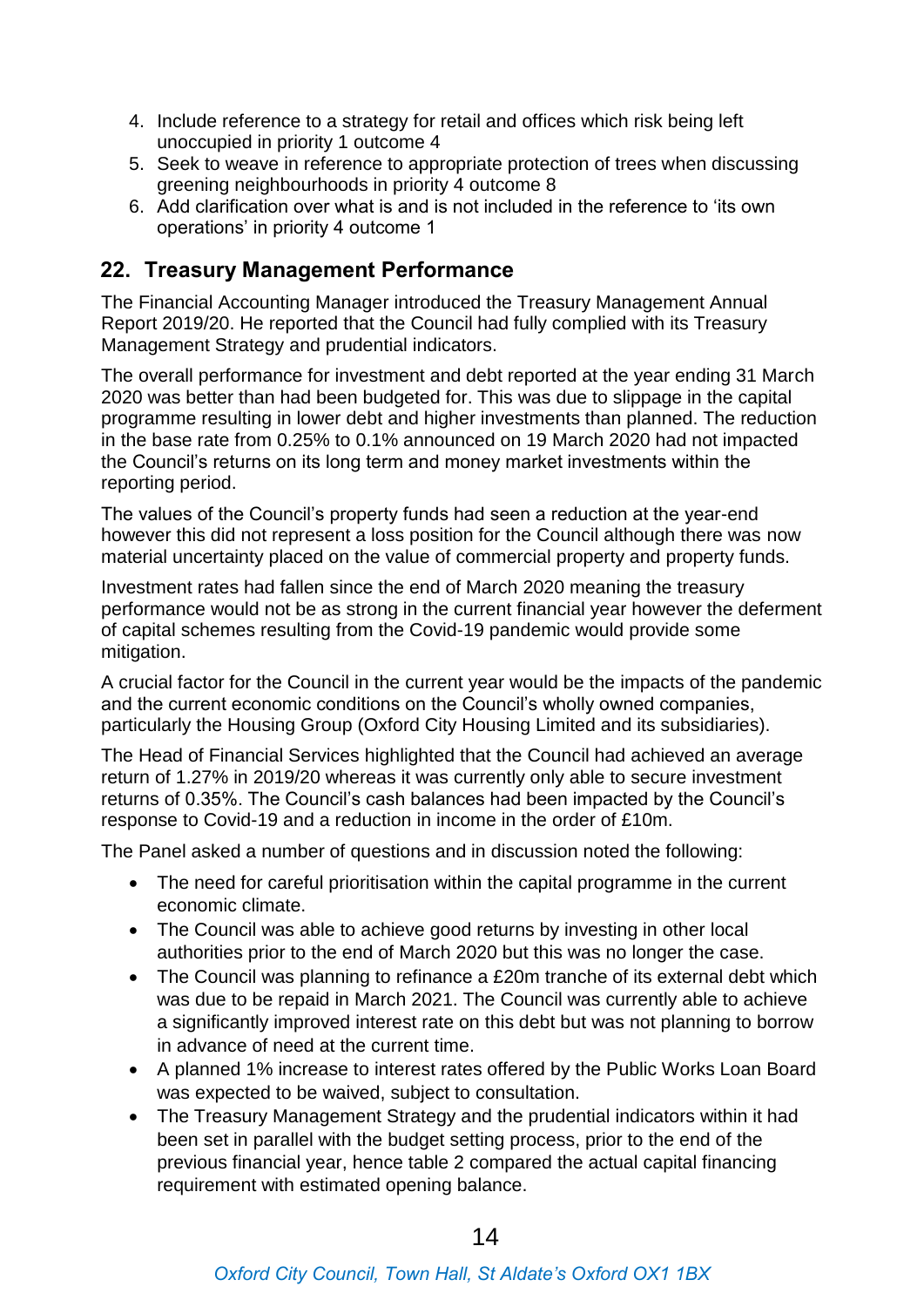- Tables 1 and 2 were incorrectly titled and provided data for the 2019-20 financial year only.
- Cash had performed better than fixed term investments for the majority of the reporting period, which was unusual. Treasury officers monitored this position closely in order to maximise returns for the Council.
- The Operational Boundary Limit (para. 20) was set at a level that provided the Council with freedom to borrow in advance of need to fund the items in the capital programme, should it wish to do so. It was a matter of profession judgement as to what level of borrowing would be affordable for the Council both immediately and in future.
- Members could expect to see a full assessment of the Council's treasury position in the context of the pandemic and the base rate reduction in the half year treasury performance report in December 2020.

The Panel noted the report and thanked officers for their work.

#### **23. Procurement Strategy 2020 - 2021**

The Procurement Manager introduced the Procurement Strategy 2020-22 which would be recommended to Cabinet for approval, having been through multiple iterations. The Strategy supported the Council's aim of fostering an inclusive economy. The Council would seek a commitment from suppliers that extended to sub-contractors where appropriate, to pay their employees at least the Oxford Living Wage for work undertaken within Oxford or otherwise the Living Wage Foundation rate.

The Panel explored the extent to which the Council's wholly owned companies had bought in to the Procurement Strategy. The Head of Financial Services explained that the Strategy had been shared with both the Housing Group and Oxford Direct Services (ODS) companies, which had not proposed any substantive amendments. While both groups of companies were working on their own separate procurement strategies they were expected to align with the broad principles of the Council's strategy, specifically around delivering social value. It was noted that certain aspects of the Strategy may not fit well with ODS due to its commercial direction.

The Panel questioned whether the intention was to employ a single procurement manager across the Council and its companies. The Procurement Manager was employed by ODS and had also been working in part for the Council under a joint arrangement however ODS had signalled its intention to end that arrangement, so consideration would need to be given to what happened next.

The Panel asked how the Council would assess a company that was delivering social value outside of the City. The Procurement Manager said that the Council had to be transparent and fair to all potential suppliers in order to minimise the risk of challenge and could not be biased against good employers based elsewhere. The Council could target local social value in how it asked questions, where this was justifiable, and could in some cases apply some weighting based on mileage distance e.g. how far a prospective waste supplier would be travelling to a waste transfer station.

In discussion the Panel also noted:

 Alternatives to the conventional delivery of goods and services such as digital solutions would generally be explored pre-procurement when the Council engaged with industry to inform specifications.